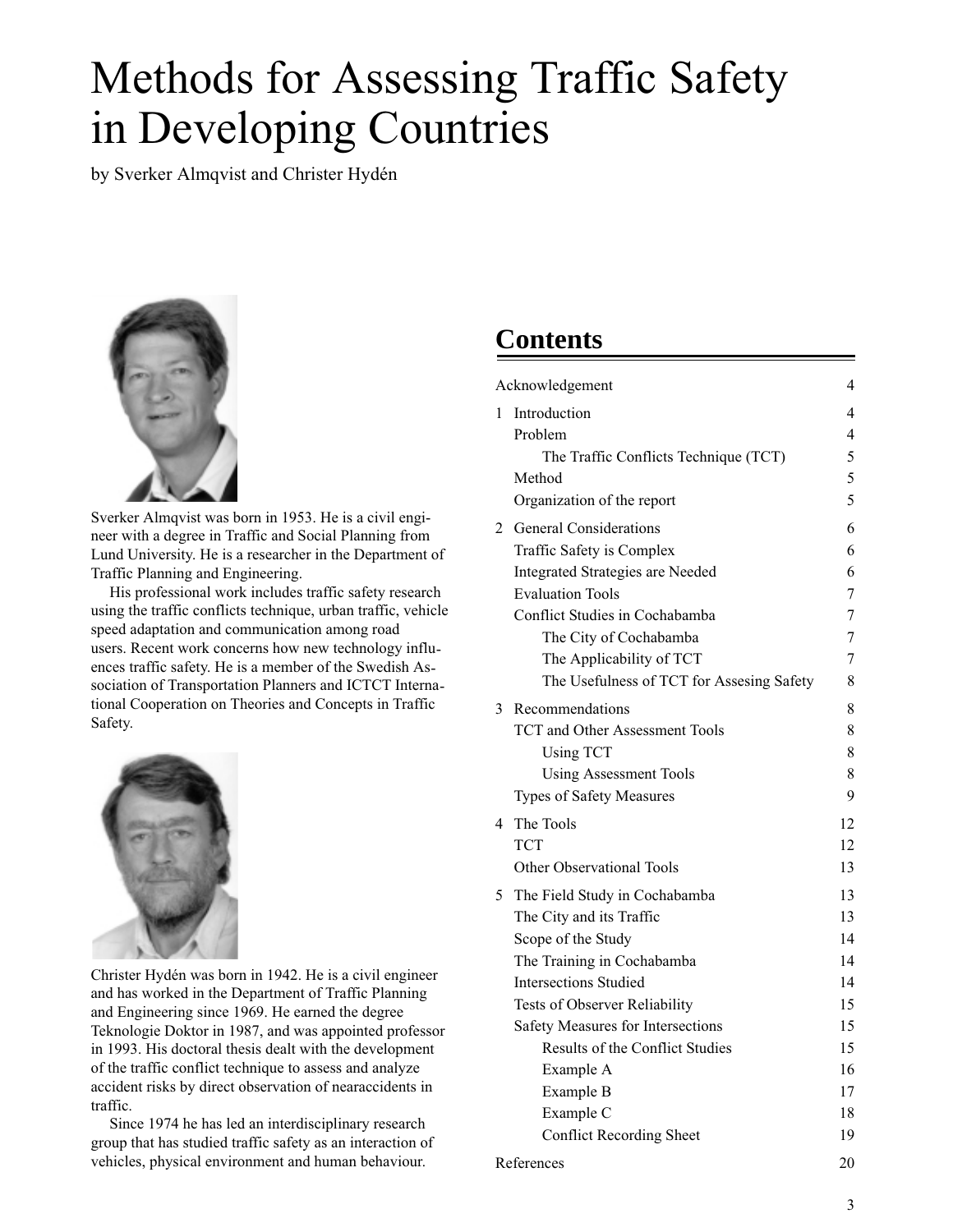## **Acknowledgment**

We would like to thank everyone who made possible the intense and successful field study in Cochabamba, which was essential for this report.

First we thank Gonzalo Landaeta and Architect Freddy Aranibar who initiated the study, and the local authorities for their interest and support throughout the work. We thank especially Dr Mario Urquidi Urquidi (formerly Honorable Presidente Concejo Municipal), the Mayor Manfred Reyes, Lic. Gonzalo Terceros (Honorable Presidente Concejo Municipal) and Jorge Ponce Torres (Director de Relaciones Públicas).

Civil engineer José Daniel Bustos Quiroga of the National Road Service in La Paz provided invaluable help during the entire fieldwork, both as interpreter and local expert.

The collaboration with the Cochabamba Roads and Transport Department under Architect Javier Ferrufino and his colleagues Jorge Rodriguez and Eduardo Cossio was crucial for the outcome of our work. The field studies could not have been done so successfully without the Traffic Police Department, under the leadership of Abel Guardia, and the support of Luis Antezana Perez. We hope that our collaboration and the results of this study will support the work of Javier Ferrufino and his colleagues to improve road safety in Cochabamba in the future.

Last, but not least, we give a warm thanks to Lic. Giancarla de Quiroga (Oficial Relaciones Internacionales) whose enthusiastic welcome, helpfulness and hospitality make all guests feel at home in Cochabamba.

Lund, October, 1994

*Sverker Almqvist Christer Hydén*

## **1 Introduction**

## **Problem**

Traffic safety constitutes a major health problem in developing countries. About 350,000 people are killed on the roads of developing countries out of an estimated worldwide total of 500,000 (World Bank 1990), even though developing countries have a very small proportion of the motor vehicles in the world. Road accidents are a major cause of death, particularly amongst  $5 - 44$ year olds (Jacobs and Bardsley 1977). The economic cost of road accidents in developing countries was about one percent of their Gross Domestic Product, the same proportion as in developed countries, despite the lower level of motorization (Fouracre and Jacobs 1976).

Transport systems and infrastructure have expanded rapidly in developing countries, while little has been achieved in preventing accidents or lessening their severity. Not only are accident rates high, there are not sufficient resources to save the injured and help those who are left with permanent handicaps.

The traffic safety situation in developing countries is most often alarming. The result is not only much suffering but also the loss of scarce resources. Increased investment in traffic safety will definitely pay off in many ways. The difficult question though is how to approach the problem to obtain actual improvements.

Traditionally there are many areas in which safety actions are taken. The most common ones are education (driver training, training at schools, retraining programme), information (mass media campaigns, roadside information), law practice (laws concerning drinking and driving, speed limits, give way rules), law enforcement (speed, drinking and driving, rules at traffic signals, stop signs), planning (organization of the road network, modal split measures), occupant and road user safety (restraint systems) and traffic engineering measures (design of roads, intersections). The time frame of these measures varies, as do the organizational and resource demands. Planning measures for instance are primarily long-term measures. They aim at long term adaptation, e.g. of the road network to minimize risks, or change the modal split to encourage the use of safe modes of transportation. Engineering measures are more short-term in nature; for example, they aim at optimizing the roadway design from a safety point of view.

Considering how little is known about the effectiveness of local safety measures, particularly the generality of results for different countries and "traffic cultures," the main contribution of researchers from a country with a relatively high safety standard could be to provide tools to assess and evaluate such safety measures. The tools should be possible to apply locally and to be used by local practitioners and researchers. There is potential for further collaboration, both regarding the use of the tools and the conclusions drawn from assessment work. Collaboration between experts and local researchers and practitioners requires a common basis. We can present knowledge about safety measures and experiences from a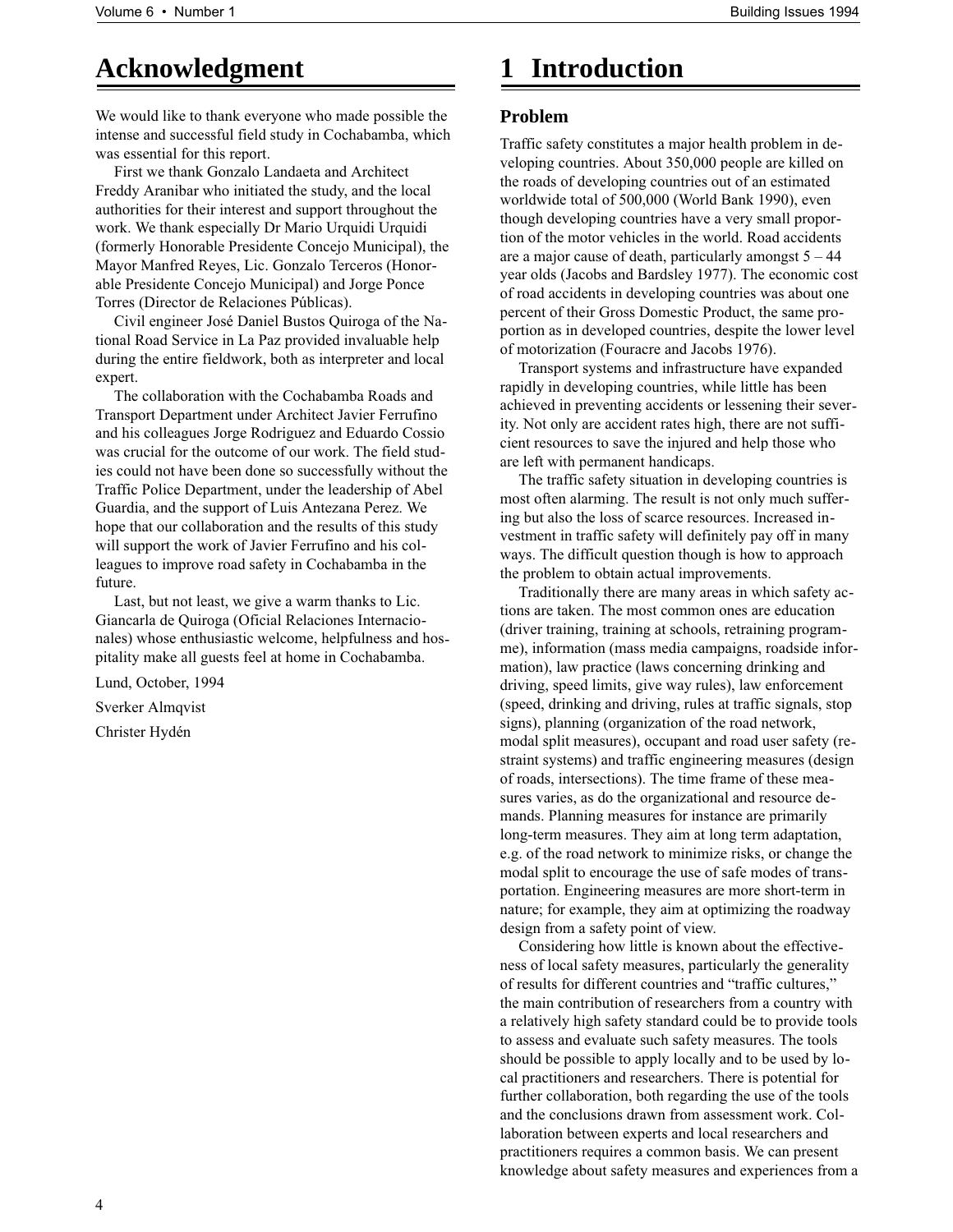developed country, so their effectiveness can be evaluated locally by both parties.

## **The Traffic Conflicts Technique (TCT)**

The Traffic Conflicts Technique (TCT) is a method of observation, where near-accidents are recorded and used for predictions of accident risk and for studies of events leading to accident situations. The core of TCT is the identification and recording of serious conflicts by human observers. These events can be characterized by the fact that the closeness to a collision is very imminent. The analysis of conflicts has great similarities with the analysis of accidents. One main difference is that the events leading to conflicts are more comprehensively described, as they can be directly observed by the specially trained observers. Conflict studies are easy to perform. No sophisticated hardware is needed, only a pencil and a recording sheet.



*Traffic conflicts are common where pedestrians must cross a busy street.*

(Serious) conflicts represent the link between "ordinary behaviour" in traffic and the "critical behaviour" leading to accidents. It is very often the most feasible way of predicting accident risks at individual locations. In view of the limited scope of this study, it was decided to focus primarily on the usefulness of TCT. It was concluded that TCT should be an important tool for safety assessment, even in developing countries, by predicting risks, linking each risk to behaviours, and following up the effectiveness of solutions with new conflict studies.

Even though conflict studies are often useful by themselves, the importance of supporting activities should not be neglected. The recommendations (Chapter 3) therefore include the use of accident analysis and behavioural studies as common and important back up activities.

The aim of this study was:

- To test the use of the Traffic Conflicts Technique by local researchers and practitioners in a developing country, which could lead to production of a complete safety assessment and evaluation procedure, best suited for local conditions.
- To test the usefulness of TCT in assessing safety at individual locations, to identify potential low cost engineering measures.
- To present a general review of known low-cost engineering measures likely to improve traffic safety in developing countries.
- To propose, as a case study, specific physical modifications to improve traffic safety at individual inter-sections in Cochabamba.

In this report we will focus on short-term measures that have a high potential for improving safety standards. The tools introduced in this report are primarily aimed at identifying problems at a micro-level for immediate action.

The aim of this study did not go further. If the proposed safety measures are implemented, follow-up studies would verify the findings.

## **Method**

The city of Cochabamba in Bolivia was selected for the study, because its serious traffic problems were known. The city has a relatively high vehicle density, and traffic has increased rapidly in recent years. Local authorities were aware of the problem and were searching for solutions. A field study was carried out in April 1993 with the following main components:

- 1 Eight persons (three from the technical office of the city, four from the traffic police and one from the national road administration) were trained as conflict observers.
- 2 Conflict studies were carried out at three intersections. By switching intersections between the observers, comparisons could be done to test observer reliability and the relevance of the training technique that was used.
- 3 The results of the conflict studies were analyzed in Cochabamba in collaboration with local authorities, and conclusions were drawn regarding safety problems. Low-cost engineering measures were proposed.

A draft report was sent to all the Bolivian participants, and this final report was prepared in Lund after their comments.

## **Organization of the report**

The report has two sections, which can be read separately.

Part 1 includes Chapters 1–3 and gives a short description of the background to the project, the considerations and the recommendations.

Part 2 consists of Chapters 4–5 and gives a fuller description of the Traffic Conflicts Technique and other observational tools. The field study in Cochabamba including safety measures proposed for intersections is also presented.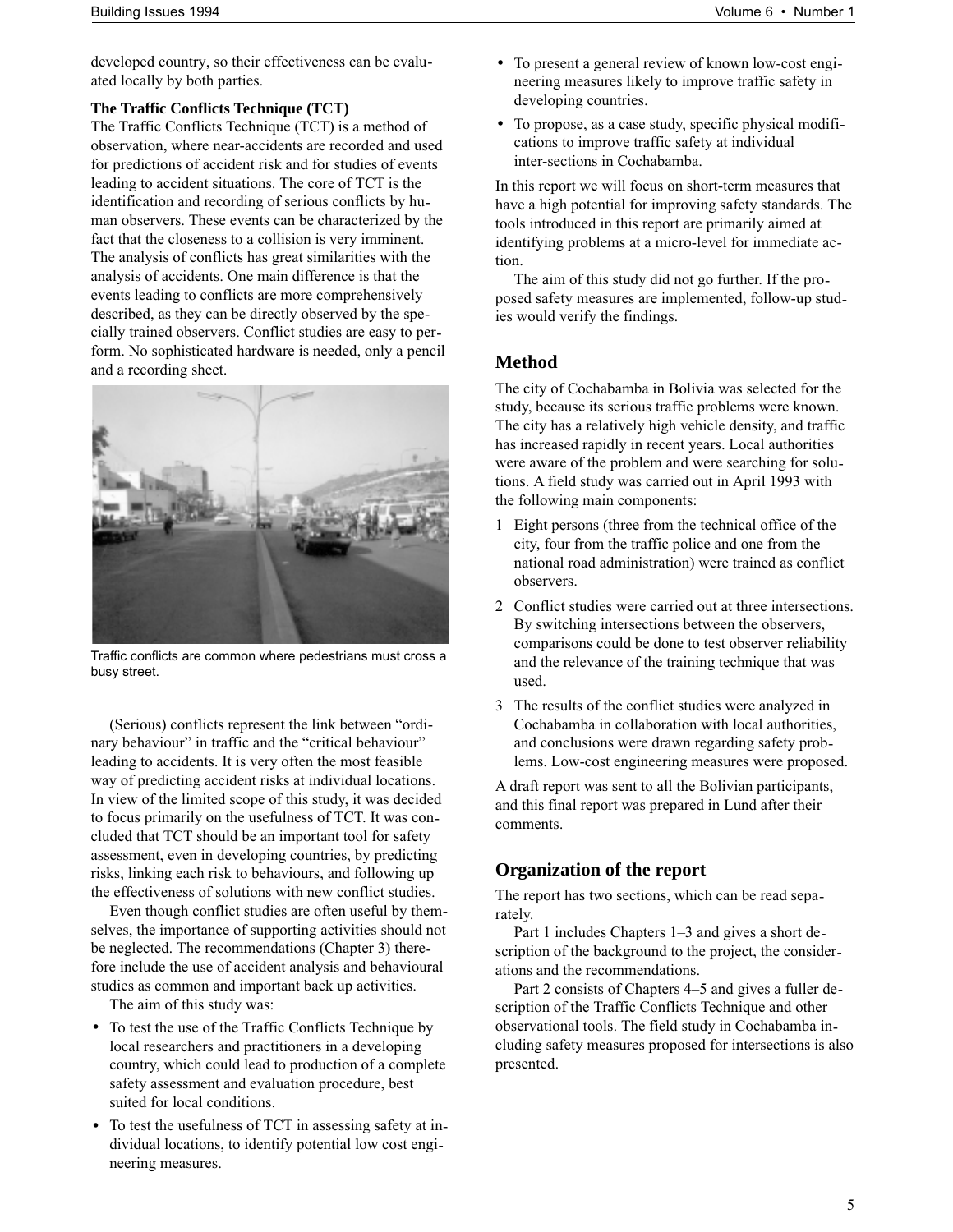## **2 General Considerations**

## **Traffic Safety is Complex**

The vast majority of traffic accidents are the result of mistakes by any of the road users involved, but more important are the reasons that lie behind these mistakes. It is very clear that road design and planning play important roles, either directly by giving the road users incorrect information, or indirectly by producing a situation where the road users misinterpret the situation consciously or unconsciously. There are many examples of design measures that dramatically reduce the number of mistakes that lead to risks and accidents, by reducing opportunities for road users to make errors; and if errors do occur, making the environment more forgiving.

The importance of engineering measures does not seem to be fully appreciated yet. Hills and Baguley (1992) conclude:

> *In developing countries, it would seem that past attitudes still predominate, with planners and engineers still almost exclusively preoccupied with the problems of construction and maintenance. All too frequently, roads and road systems are being built or upgraded with little consideration being given to road safety; as a result blackspots are still being created.*

There is, however, a major problem. It is difficult to predict how road users will react to any change of the physical environment. There are many examples of how the so called "engineering effect" of a measure, i.e. the expected safety effect if road users would change their behaviour in the right way, differs considerably from the "actual effect" (Evans 1985). The actual safety effect is very often dramatically lower, and sometimes even results in an increase of accidents. A phrase that summarizes the underlying phenomenon is "behavioural adaptation." It means that road users adapt their behaviour to their perception of the new situation. The most common adaptation is when road users feel that safety is improved, which leads to a tendency to behave more "nonchalantly," and leads to higher speeds. A recent Finnish study offers an excellent demonstration of the problem: The introduction of reflector poles along rural roads is primarily done to improve visual guidance for drivers in the dark, thereby helping them avoid driving off the road. This is obviously also perceived this way by drivers; the results showed that driving speed in darkness increased, and at the same time injury accidents in darkness increased by as much as 60%.

The conclusion is that the success of a safety measure depends not only on its primary effect, i.e. how it influences the target behaviour, but also how different sideeffects may influence the outcome. It is very obvious that behavioural adaptation is the most important element in this context.

A successful safety strategy must therefore be based on a comprehensive, and qualitative, knowledge about the whole process that results in some kind of safety outcome. It is for instance necessary to obtain a clear picture of what precedes accidents, in terms of behaviours, and what lies behind the fact that certain events, or combinations of behaviours, lead to critical outcomes from a safety point of view, and that other combinations do not.

## **Integrated Strategies are Needed**

The complexity of the safety problem makes it clear that a successful safety programme is not one-dimensional. Actions in all the areas of education, information, legal measures, enforcement, and engineering and planning measures must support each other. The overall goal is greater traffic awareness through better understanding, competence, willingness, care for other road users and skill in traffic.

One main ingredient in a successful traffic safety programme is organization. There is a great need for a strong central coordinating body. There is also a great need for experts to collect, analyse and synthesise all the necessary information, to reach a sufficiently high standard of knowledge that safety issues can be "accepted," understood and permeate all areas requiring action.

One important task for a coordinating body is to build up "local knowledge." Knowledge about safety problems and their treatment can only partly be generalized. Local aspects at national level (the general frame under which traffic is performed), regional level (special conditions, practices, etc.), and local level (design elements, etc.) give different prerequisites. Experiences might differ between locations, regions or countries. A local strategy must therefore be largely based on knowledge obtained locally, which requires comprehensive tools to assess the safety situation.

## **Evaluation Tools**

Accident analysis has been a major tool in safety assessment, since accidents are the ultimate result of a poor safety situation. Accident analysis is however not too useful for the assessment and evaluation of locally applied measures. Accident numbers are too small; reporting is biased; and descriptions of the events leading to accidents are not very informative. One might say that accident analysis is a "desk tool," often conducted indoors without any link to "what is going on in the streets."

The weakness of accident analysis could lead to the conclusion that behavioural analysis should be used. Behavioural studies represent one extreme, where accident analysis represents the other. The problem is that behaviour in itself does not give any indication of the risk potential. Walking against red is a good example. It is generally much more hazardous than walking against green. At the same time studies have shown that jaywalking can be very different in nature (deliberate, non-deliberate, etc.) and the associated risks also very different (Linderholm 1984). Thus, to understand the nature of the problem, so that feasible countermeasures can be introduced,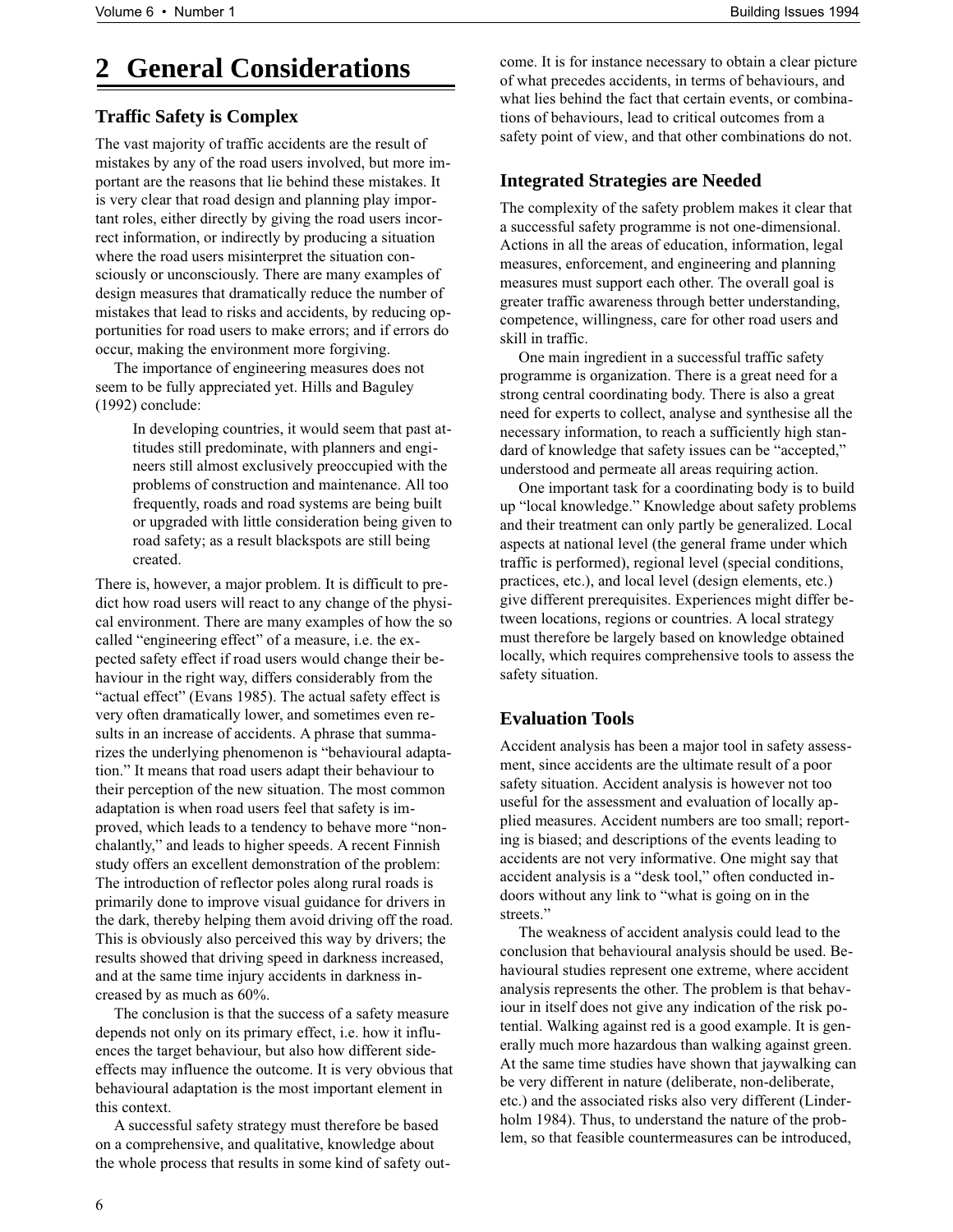

*The traffic conflicts technique is based on observation and documentation of well defined conflicts.*

more precise information about the relation between risks and behaviours must be established.

TCT produces a link between behaviours and accidents. It has "one leg" on the behavioural side, through the continuous monitoring of behaviours and specification of behaviours that lead to a serious conflict. The "other leg" is on the accident side, through identification of near-accident situations (= serious conflicts) that have proven to have a close relationship with accidents (Hydén 1987).

Conflict studies make it possible to study locations, situations, special road user groups, etc., in such a detailed way that one can draw operational conclusions on what lies behind the problems detected and what can be done to avoid these problems in the future. Problems can be of general nature (road users behave generally in an unsafe way), or they can be of more specific nature (linked for example to the design of an intersection or of a road section).

Because of the linking role of conflicts, TCT can play a central role in a safety assessment. It must, however, be supported by accident analysis and behavioural studies. Accident analysis identifies locations, types of locations, types of road users, etc. that produce high accident numbers. Conflict studies is then used to identify the kind of problems that lie behind the accidents and the kind of measures that might be effective. Behavioural studies support conflict studies with more comprehensive and detailed studies to explain the presence of certain behaviours leading to accidents, or why this behaviour is more common than other behaviours that do not result in accidents.

With this comprehensive knowledge of what behaviour produces risks and the underlying reasons for this behaviour, one can hypothesise about remedial measures in any of the traditional areas, e.g. road design, campaigns, information, education, etc., thus addressing both general problems and local problems. Conflict studies can also be used in an "after" situation to test the hypotheses that were formulated, accelerating both the learning process and actual increase of useful knowledge.

## **Conflict Studies in Cochabamba**

#### **The City of Cochabamba**

Cochabamba is the third biggest city in Bolivia with about 500,000 inhabitants. It is located 2,600 meters above sea level. There is a relatively large number of vehicles (officially 1 car per 6 inhabitants). A very dominant element on the streets is the large proportion of public transport vehicles, "collectivos." Walking is an important means of transportation, as in most developing countries. Biking, however, does not play an important role anymore, probably because of the high risks perceived by potential bikers.

From a traffic safety point of view, the situation in Cochabamba seems to be representative for many cities in developing countries. If one compares traffic deaths in Cochabamba with those in Gothenburg, Sweden, about the same size as Cochabamba, one finds that there are more than seven times as many road users killed in Cochabamba, and more than 13 times as many pedestrians killed. (Table 1). The high risks associated with walking are quite typical for cities in developing countries.

| Table 1                                                      |  | Accidents in Cochabamba, Bolivia<br>and Gothenburg, Sweden |                        |              |  |  |  |
|--------------------------------------------------------------|--|------------------------------------------------------------|------------------------|--------------|--|--|--|
|                                                              |  | Total                                                      | <b>Fatally injured</b> | Injured      |  |  |  |
| Gothenburg (1991):<br>All accidents<br>Pedestrian accidents  |  | 1,100                                                      | 15<br>5                | 1,085<br>145 |  |  |  |
| Cochabamba (1992):*<br>All accidents<br>Pedestrian accidents |  | 2.253                                                      | 115<br>66              | 604<br>356   |  |  |  |

*\* Source: Registro de accident esdel transito. Many accidents are unreported, even if they resulted in injuries.*

#### **The Applicability of TCT**

- TCT seemed to be applicable for the problems addressed in Cochabamba. The types of conflicts that occurred, and their severity, were very similar to Sweden. The higher frequency of conflicts than in Sweden was reasonable considering the expected accident frequency. It was concluded that the technique could be used without any modifications.
- A general finding from training conflict observers is that learning does not stop at the end of one week's training. Further application of the technique improves gradually the detection and scoring of the conflicts. The eight observers in this study seemed to follow the "general learning curve" quite well. They all grasped the idea of observing in the week of training, and reached a adequate degree of reliability, and further improvement could be expected.
- The training procedure used in this study was the ordinary one week of training led by an expert. It worked well without any major changes. For the long term and large scale use of TCT in developing countries a low-cost version of the training must be developed.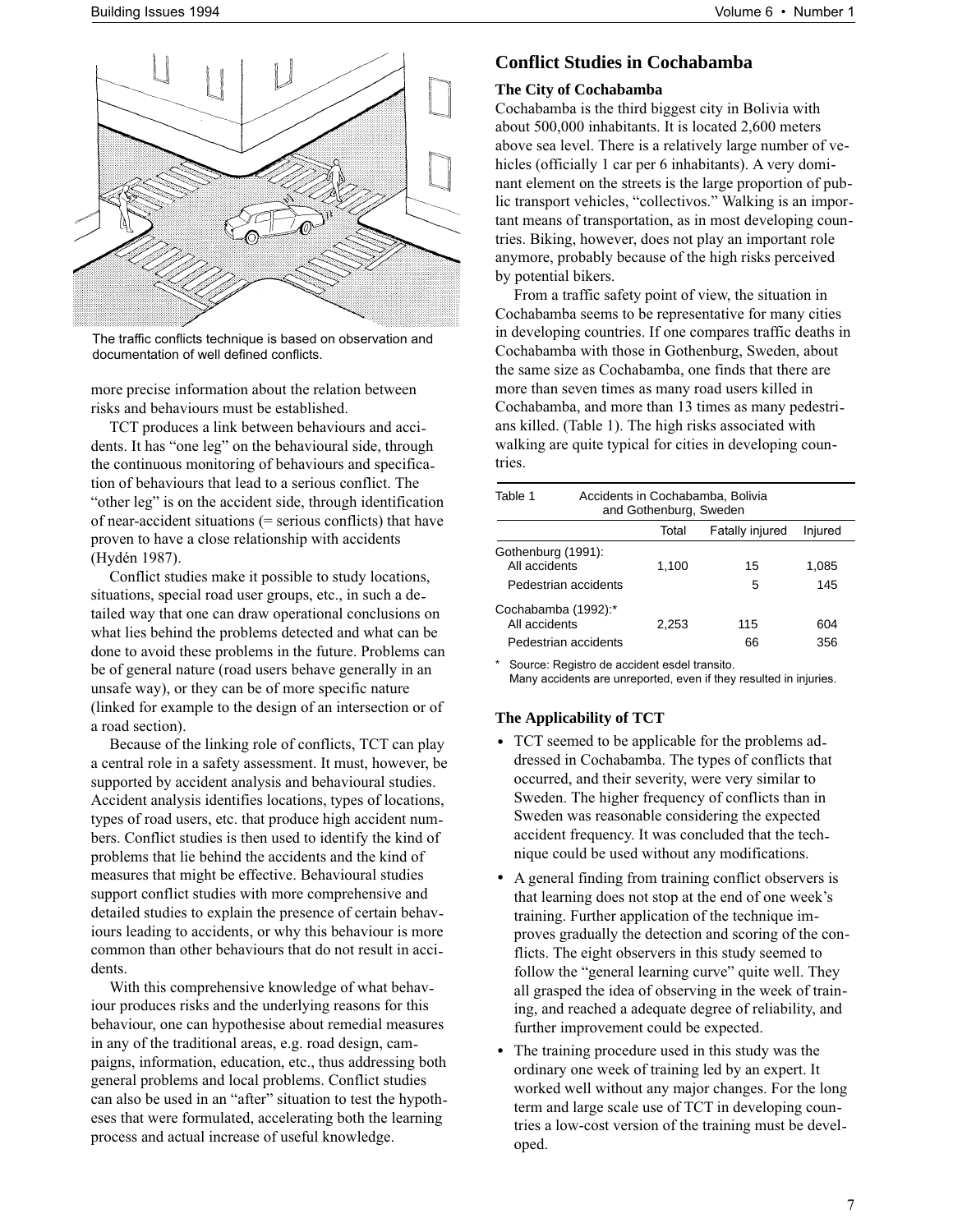### **The Usefulness of TCT for Assessing Safety**

The studies indicated that the technique was useful in its present form to study local safety problems in Cochabamba. The types of conflicts, their severity and the type of safety problems they addressed were all familiar in principle from Sweden and other countries in Europe, even though the distributions were different. A number of countermeasures were identified for each of three locations. Their effectiveness had been demonstrated in several studies in Europe, but this does not automatically prove their appropriateness in Cochabamba. There may be differences in road users' reactions to the new designs, but the principles applied are very simple, and there is no reason to believe that the introduction of the measures will have negative consequences. It is primarily a matter of adjusting the detailed design.

The latter only highlights the absolute need for a follow-up of the effectiveness of the measures. It is not within the scope of this study, but it is hoped that measures will be implemented, and that follow-up studies will be carried out. The findings from such a follow-up would be helpful for further work.

It is of course difficult to draw any final conclusions about the general applicability of the results, but the study supports the usefulness of TCT in a country like Bolivia. There is no reason to believe that conditions will differ so much in any other country or city that TCT cannot be used.

## **3 Recommendations**

## **TCT and Other Assessment Tools**

#### **Using TCT**

The central role of TCT in safety assessment is the reason for giving highest priority to the development of strategies for using the conflict technique in developing countries. It should be observed that the usefulness of the technique is primarily limited to intersections (locations where enough conflicts are concentrated), but urban traffic problems are largely concentrated to intersections. Conflict studies also cover general behavioural problems that have implications outside intersections.

In this study the training of conflict observers was done by the authors in Cochabamba. For general use of the technique in developing countries a low-budget strategy must be developed.

> *We therefore recommend the development of a training and application manual based on both written material and supporting information and examples on video. Such a manual should make it possible to train observers and to implement the technique in any country.*

Along with material to train observers, the manual should contain parts dealing with the application of the technique: background (theory, areas of implementation of the technique, etc.), planning of studies, execution of studies, analysis of results, conclusions.

All training should be organized by one central organization in each country, e.g. the National Road Administration or central police, and they should take the responsibility for local adaptation of the manual, e.g. by translating it, adding examples based on local conditions regarding mix of traffic, type of road designs, etc.

In a transition period we would like to encourage potential users to try to apply the technique as described in the following section and Chapter 4. This should provide a start. Once the activities have begun, there are many options to continue the self-learning process.



*To use the traffic conflicts technique it is important that the observer is trained in recognizing conflicts.*

#### **Using Assessment Tools**

As was shown in Chapter 2 the combined use of different tools is usually necessary for successful assessment and evaluation.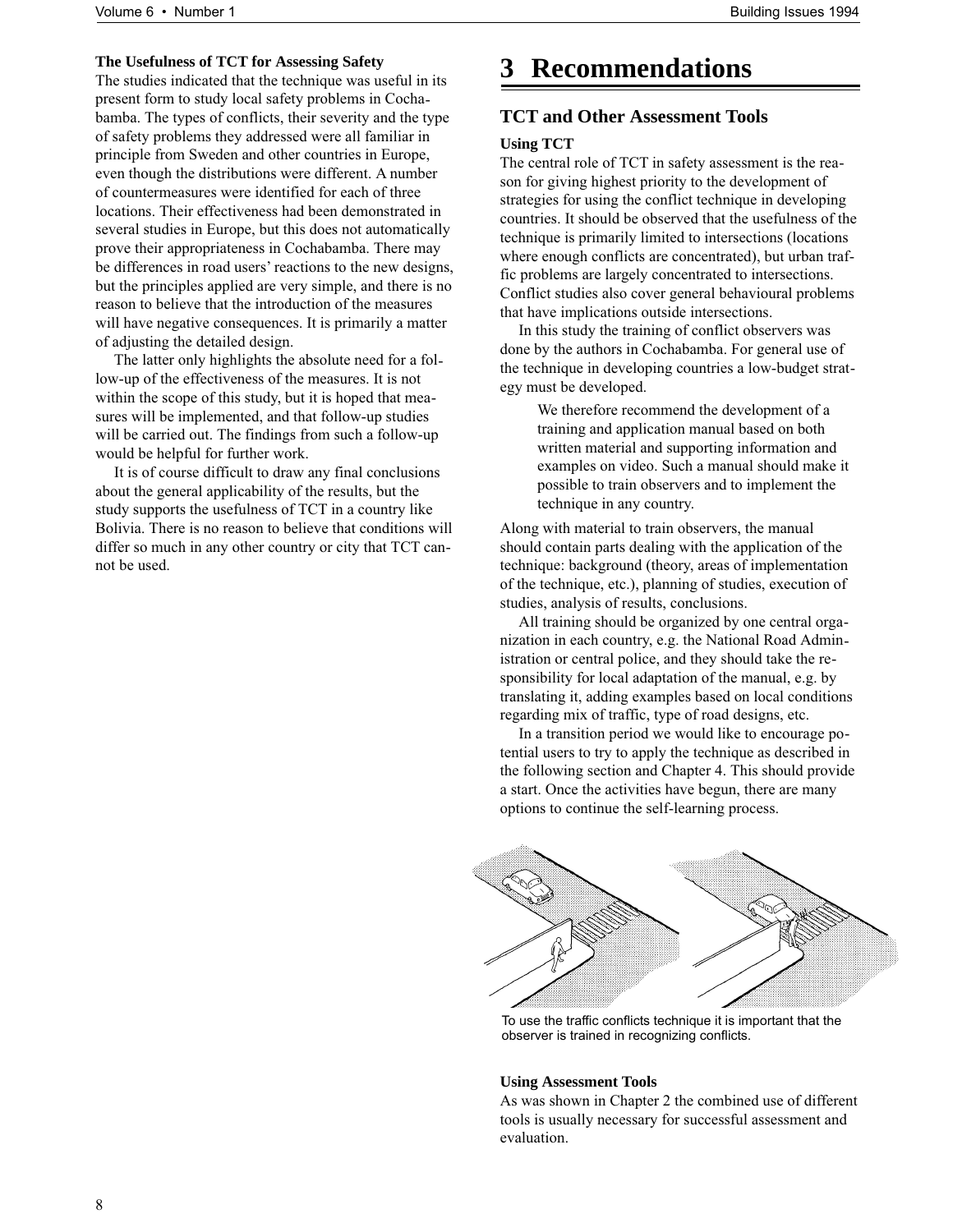*We therefore recommend introducing a complete assessment procedure in developing countries consisting of the following four main steps:*

#### *Step 1: Identification of problems – priorities*

Accident analysis should always be the basis for identifying safety problems, in terms of accidents and injuries, and to set priorities for action. The main kinds of problems that should be detected are "where" (locations, types of location, urban vs. non-urban, etc.), "when" and "what type" (accident type, type of road users involved, etc.).

The basis for priorities might be statistical clusters indicating a concentration of problems or risks, e.g. for a certain category of road user. The final selection of target areas or groups should be in terms of the goals set, i.e. to improve pedestrian safety in urban areas.

#### *Step 2: Analysis of circumstances, reasons behind the safety problem, formulation of hypotheses*

Conflict studies help identify the underlying reasons behind accidents. Behavioural studies can support conflict studies, since they can produce a more detailed and systematic analysis of certain behaviours, and thereby produce a better explanation for specific behaviours. The results of combining conflict studies and behavioural observation will give sufficient data about the problems to develop hypotheses about the kind of changes required.

#### *Step 3: Identification of countermeasures*

Based on the analysis of Step 2 it should be possible to identify relevant solutions, i.e. countermeasures that affect behaviours in the desired way. The analysis can be supported by general information about the safety effects of different countermeasures. There are some handbooks available, for example An Improved Traffic Environment (Danish Road Directorate 1993). Even though most of the experience reported comes from industrial countries, there is good reason to believe that the information can be useful to show how a certain countermeasure could influence behaviour in a developing country. Combined with the local information about behaviour, this should be sufficient to design proposals for testing.

From the studies in Cochabamba we have proposed testing a number of basic countermeasures of principle interest for all developing countries. These countermeasures, and principles, are presented in Chapter 5.

#### *Step 4: Follow-up*

As part of the effort to develop local knowledge and expertise to improve safety in local conditions, follow-up studies of implemented countermeasures are very important. This follow-up must be seen as an integral part of the whole assessment and evaluation procedure, and correctly handled accelerates leaning for the trainees.

The major tool for this purpose is conflict studies and accident analysis, most often in combination.

### **Types of Safety Measures**

The studies in Cochabamba revealed clearly the behavioural issues behind the safety problems. The types of

safety problems were very familiar, and led to recommendations to implement a number of low-cost design measures.

The main safety problems identified in the selected intersections in Cochabamba, and the relevant remedial actions that we proposed, are summarized below.

#### *Speed problems*

Vehicle speeds were often "too high" in that they contributed to a clear increase in accident risk, especially in interactions with pedestrians.

As speed influences not only the probability of an accident but also the severity of accidents, there is theoretically a high safety potential in lowering speeds. This is also verified empirically; even rather small reductions of mean speeds  $(5 - 10\%)$  can produce quite high reductions of injury accidents  $(10 - 25\%)$ .

There are some low-cost design measures that have proven effective in reducing speed. The type of measure to use depends on the observed speed, the desired reduction in speed, and the kind of road.

This problem is universal, and the introduction of speed-reducing measures will most often increase safety.

#### *Street width and town planning*

Street width is a very important factor, especially for pedestrians. The wider the street, the higher the risk. The streets in Cochabamba are often wider than warranted from the point of view of capacity. This is a fairly common problem in cities, so narrowing of streets is a general measure to enhance safety, especially for pedestrians.

General town-planning principles are also important for traffic safety. By making walking conditions attractive, pedestrians will use areas and paths that are designated for them, and adopt safe behaviours in a "natural way."

#### *Inequity regarding responsibilities*

Traffic at intersections in most cities in the world is organized in a similar way. The most common regulation is either traffic signals or giving way to traffic on the main roads. The latter creates safety problems. The give-way regulation psychologically gives drivers on the "main road" the idea that all responsibility lies with the intersecting traffic. Consequently speeds rise and the preparedness of road users on the "main road" to cope with interactive demands decreases. A change in this situation is highly warranted. In Sweden and elsewhere there are very positive indications of changing from an "ordinary give-way" to a roundabout, where all road users must yield. Swedish experiments showed that it was possible to rebuild, at a low cost, existing "ordinary give-way intersections" to roundabouts within the given space limits. Sometimes there was not enough space to build an ordinary roundabout where drivers must swerve around an island in the middle. Then an inner island, like an upside down plate with a slight elevation, was constructed. This island could be crossed by long vehicles making a left turn. In all other situations the roundabout functioned as an ordinary one.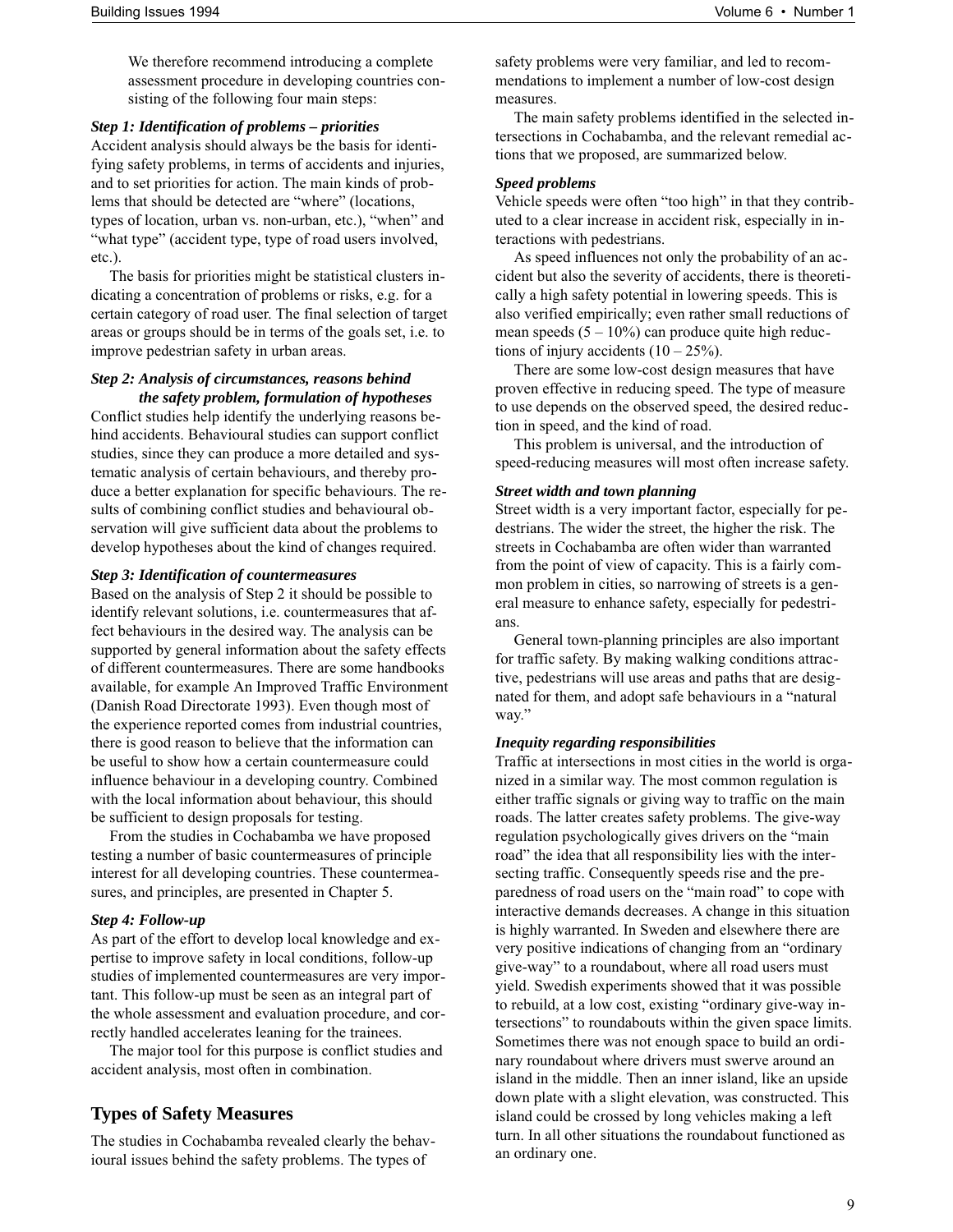The following examples of road design can help reduce speeds and, consequently, the risk of accidents. The examples are based on solutions used in Europe. They should be seen as general principles that must be adapted to local traffic conditions. It is also important that each action is carefully adapted to the character of the neighbourhood and the surrounding traffic environment.



*A well designed roundabout has a high safety potential.*

Speeds were reduced considerably, and injury accidents were approximately halved by this countermeasure. As the majority of accidents occur at intersections, the countermeasure could have a major influence on the accident rate. There is no reason to believe that developing countries would differ very much from industrial countries, both concerning the before situation or how drivers would react to the measure itself.

It must be stressed, however, that the local situation is of great importance in the design of a countermeasure. It is therefore recommended that wherever traffic safety improvements are implemented, they are treated as a test and carefully monitored to see that they are effective under local conditions.

| Table 2   |  | Different Types of Speed Reducers<br>Annual |              |               |    |   |                         |      |                      |
|-----------|--|---------------------------------------------|--------------|---------------|----|---|-------------------------|------|----------------------|
| Main Type |  |                                             |              | Road<br>Class |    |   | Desired<br>Speed (km/h) |      | Day Traffic<br>(ADT) |
|           |  |                                             | Traffic Road | ocal Road     | 60 | 8 | $\overline{a}$          | 3000 | 3000                 |
| 1         |  | Pre-<br>warnings                            |              |               |    |   |                         |      |                      |
| 2         |  | Gates                                       |              |               |    |   |                         |      |                      |
| 3         |  | 2-lane<br>raised<br>areas                   |              |               |    |   |                         |      |                      |
| 4         |  | 2-lane<br>humps                             |              |               |    |   |                         |      |                      |
| 5         |  | Staggerings                                 |              |               |    |   |                         |      |                      |
| 6         |  | 2-lane nar-<br>rowings from<br>road centre  |              |               |    |   |                         |      |                      |

*Source: Danish Road Directorate 1993.*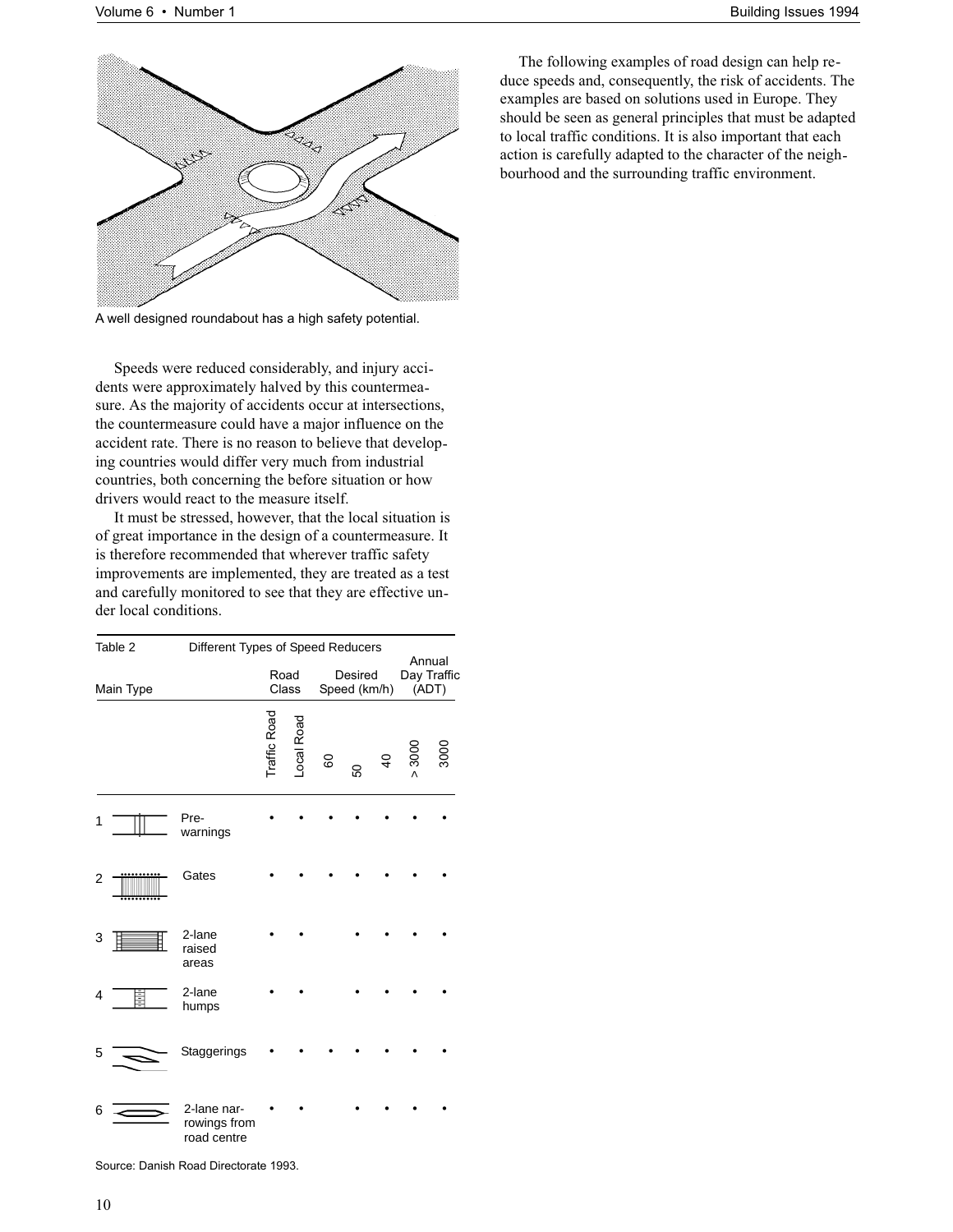

*1 Pre-warnings can be a low-cost way to provide visual cues, to make the driver more aware of an intersection or hazardous area ahead.*



*2 Gates can be designed in different ways, including light wood or metal structures, and are a signal to the driver to slow down.*



*3 2-lane raised intersections are suitable in dense parts of the city where speed is already rather low.*



*4 2-lane humps are perhaps the most common way to force vehicles to slow down. It might be justified to make it easier for cyclists by putting bicycle paths along the sides.*



*5 Staggerings are most appropriate when building new roads.*



*6 2-lane narrowings from the road centre can be combined with pedestrian crossings to slow the car traffic and, at the same time, reduce the length of time pedestrians are on the road.*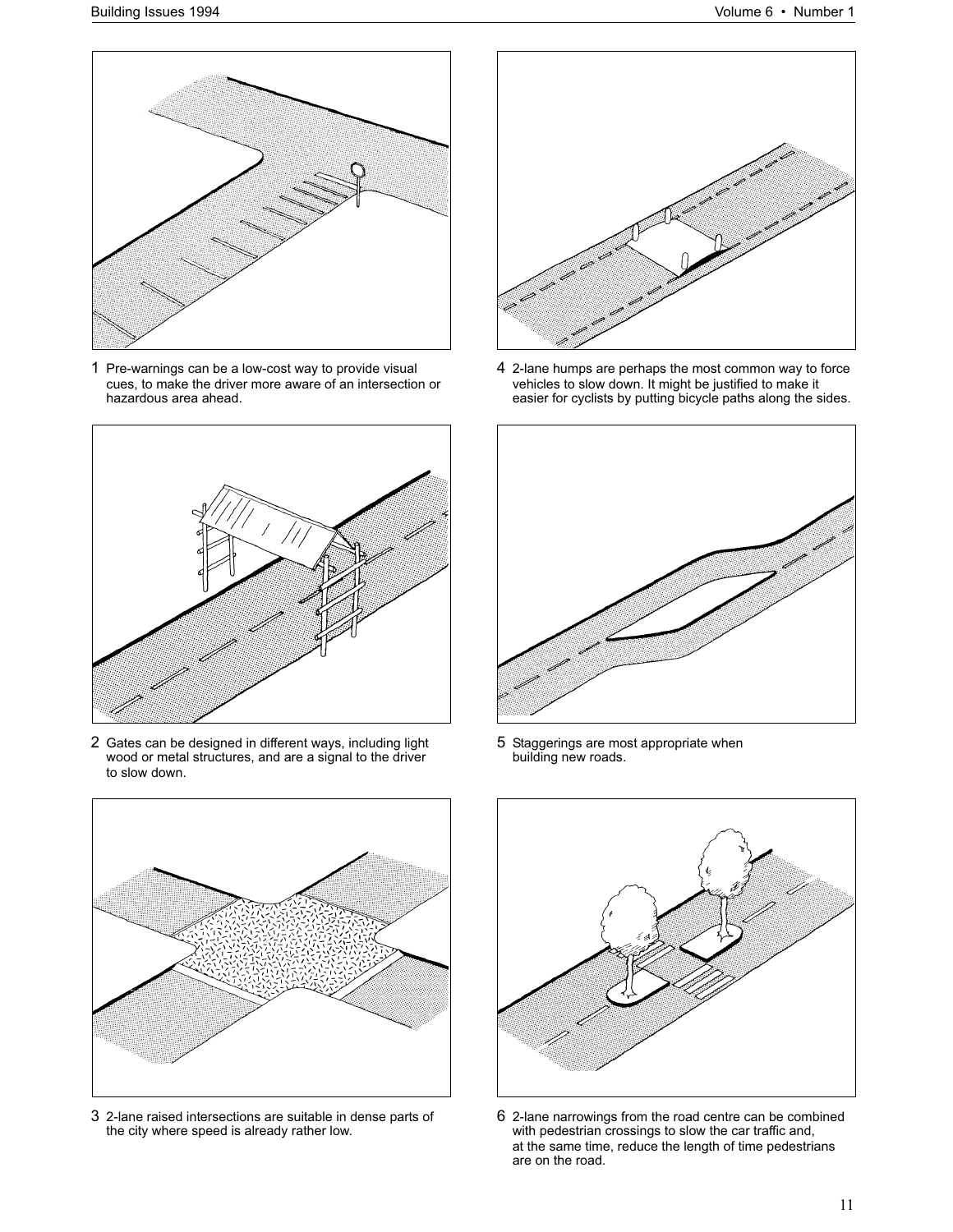## **4 The Tools**

## **TCT**

One important basic hypothesis is that serious conflicts indicate a breakdown in the interaction between two road users, i.e. the perceived accident potential is so high that at least one of the road users would not like to be involved in the creation of a similar event deliberately (Hydén 1987).

The definition of the seriousness of a conflict is based on two variables: Time to Accident (TA) and Conflicting Speed (CS). TA is the time that remains from the moment one of the road users takes evasive action until a collision would have occurred if the speeds and directions of the involved road users had been unchanged. CS is the speed of the road user who takes evasive action, just before the evasive action. A serious conflict is defined by certain border values for TA and CS, as illustrated in the Box.

Observers are trained (normally one week) to identify serious conflicts on the ground. They record basic data about the conflict, such as date, time of the day, light conditions, weather, involved road users, TA, CS. The observer also makes a sketch describing the trajectories of the involved road users and if there are any other road users secondarily involved. Observers also record all circumstances that may contribute to the understanding of the process leading to the serious conflict. A conflict recording sheet is used (see page 19). For the interpretation of the result serious conflicts are converted to (police reported) injury accidents, through a matrix that takes into account the speed of vehicles involved and the type of road user.

For practical use in developing countries it is possible to introduce TCT even on a tentative basis. Observer training can be performed using the best tools available. Ideally observers are trained to estimate speeds by comparing their estimates with measurements by a speed radar; speed and Time to Accident estimates are practised by comparing scores from observations with video recordings of the same events. However, a tentative use of the technique is also possible, presupposing that a professional (a traffic engineer, a traffic policeman, etc.) leads the training, and makes sure that all observers are reasonably in agreement with each other.

The Box gives guidance in discriminating between serious conflicts and non-serious conflicts (only serious conflicts are included in the safety analysis), and assists in making a rough interpretation of the risk of an injury accident given a certain serious conflict. For operational purposes we have produced a rough matrix for converting serious conflicts to injury risk. Although the values in the matrix are based on Swedish experiences, the use of these conversion factors will produce much better predictions of injury risk when using the technique in other countries than not using any matrix at all.

The result of the procedure described above is a set of serious conflicts converted to relative injury accident risk. These conflicts, with all the information gathered

## **Definition of a Serious Conflict and Transformation to Injury Accidents**

## *1. Conflict scorings:*

- Conflict Speed (CS = (Estimated) speed when avoiding action starts)
- Time to Accident (TA = (Estimated) time that remains from the initiation of an avoiding action until the collision would have occurred).

### *2. Qualification of the conflict:*

Recorded CS and TA-values are fitted into the diagram below:

*N.B. Only serious conflicts are included in the further analysis!*



### *3. Transformation into injury accidents:*

The conversion factors from the table below can be used to get a rough relative estimate of the injury accident risk. Each serious conflict should be multiplied with the corresponding conversion factor. The sum of the converted conflicts is then computed to produce the total relative injury risk, per any category that is of interest.

|                                                                                      | Conflict severity <sup>1</sup> |                           |  |  |  |  |
|--------------------------------------------------------------------------------------|--------------------------------|---------------------------|--|--|--|--|
| Conflict type                                                                        | Low severity<br>(zone A)       | High severity<br>(zone B) |  |  |  |  |
| Car $2$ – Car "parallel" $3$                                                         | 1                              | 6                         |  |  |  |  |
| $Car - Car$ "right-angle" $4$                                                        | 4                              | 20                        |  |  |  |  |
| Car - Unprotected road user                                                          | 20                             | 70                        |  |  |  |  |
| 1 All figures per 100,000<br>2 Car stands for all motor vehicles.                    |                                |                           |  |  |  |  |
| 3 Situations where the collision would occur at an angle of less<br>than 90 degrees. |                                |                           |  |  |  |  |

*4 Situations where the collision would occur at an angle of*

*90 degrees or more.*

for each of them, can then be used and analysed in the same way as accidents. Chapter 5 presents the application of the technique in Cochabamba in Bolivia as an example.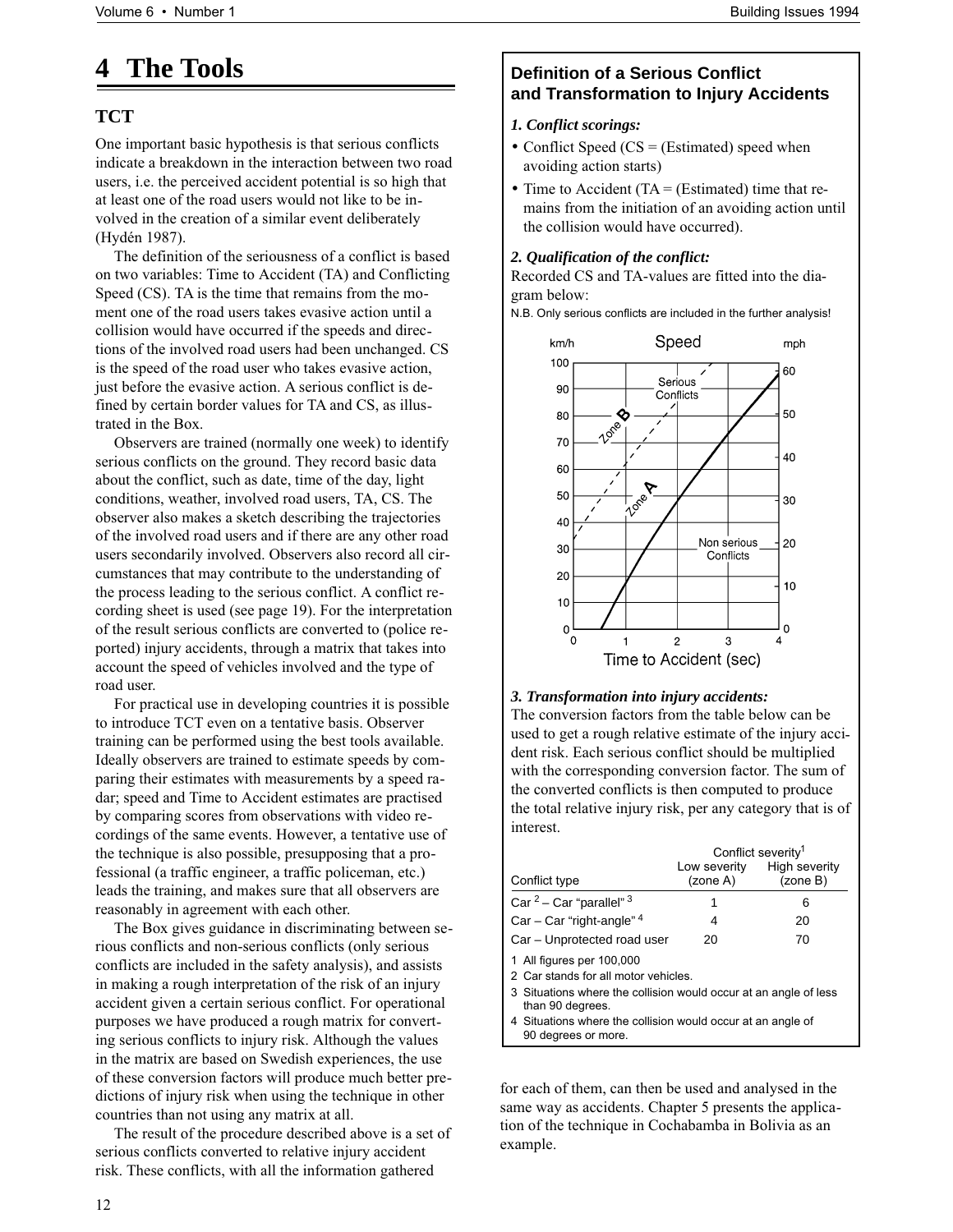## **Other Observational Tools**

The most common supporting study is the measuring of vehicle speeds. Speed is the most important single behavioural measure that exists. It should be used to reveal non-compliance with speed limits or general speed regulations, and the results should be combined with the results of conflict studies to identify the most critical type of events from a speed point of view. Speeds can be measured by a radar gun or, if this is not available, by measuring the time it takes to pass over a measured stretch of road.

Other examples of behavioural studies are pedestrians' and vehicle drivers' compliance with traffic signals, use of zebra crossings, vehicle drivers' stop and give way behaviour. In all these cases the observations should be used to link serious conflicts with behaviour, to better understand why these behaviours occur. This demands additional observations. For instance, in the case of walking against a red light, one should try to explain the behaviour in terms such as "misunderstanding of the sequencing of the lights," "hurry," "available gaps." This additional information about circumstances can be very useful when one tries to understand the phenomenon and to identify relevant countermeasures.

This kind of behavioural observations can easily be performed with just pen and pencil. The important thing is to include them so that information is collected in a systematic and non-biased way, and that all the factors that might be of interest are included. This is entirely the responsibility of the individual planner. It is always advisable to perform at least a small pilot study to confirm that the assumptions of the study are correct.

## **5 The Field Study in Cochabamba**

## **The City and its Traffic**

The generally poor accident and injury situation in Cochabamba is described in Chapter 2.

From general observations and interviews with local authorities, some general observations about the traffic situation can be made:

- Commerce is an important activity along the streets. Many people of different categories move around, cross the streets and affect the traffic in a hazardous manner.
- The number of vehicles is relatively large but it was difficult to get a reliable figure (official figures say there is one car per six inhabitants).
- The streets in the central part of the city are paved with asphalt, and in the outer areas the larger streets are paved with stone.

Traffic regulations and traffic rules are very rarely sign posted. In traffic signals the light cycles are very short, and it is difficult for pedestrians to get safely across the street during the time allowed. Generally one can say that there are many vulnerable road users, but there are very few facilities specifically for their benefit.

Driver training and education are generally poor. There is almost no training before taking a driver's licence, which has negative effects on traffic safety. Elementary knowledge of handling a vehicle is selftaught, which means that there is poor understanding of the importance of, e.g., speed and its effects.

Other examples of the inadequate experience of vehicle drivers are the random use of indicators and the very frequent use of the horn.

A dominant element in the streets is the large proportion of public transport vehicles "collectivos." Most



*The City of Cochabamba. A, B and C are intersections used for studies. The central part is marked.*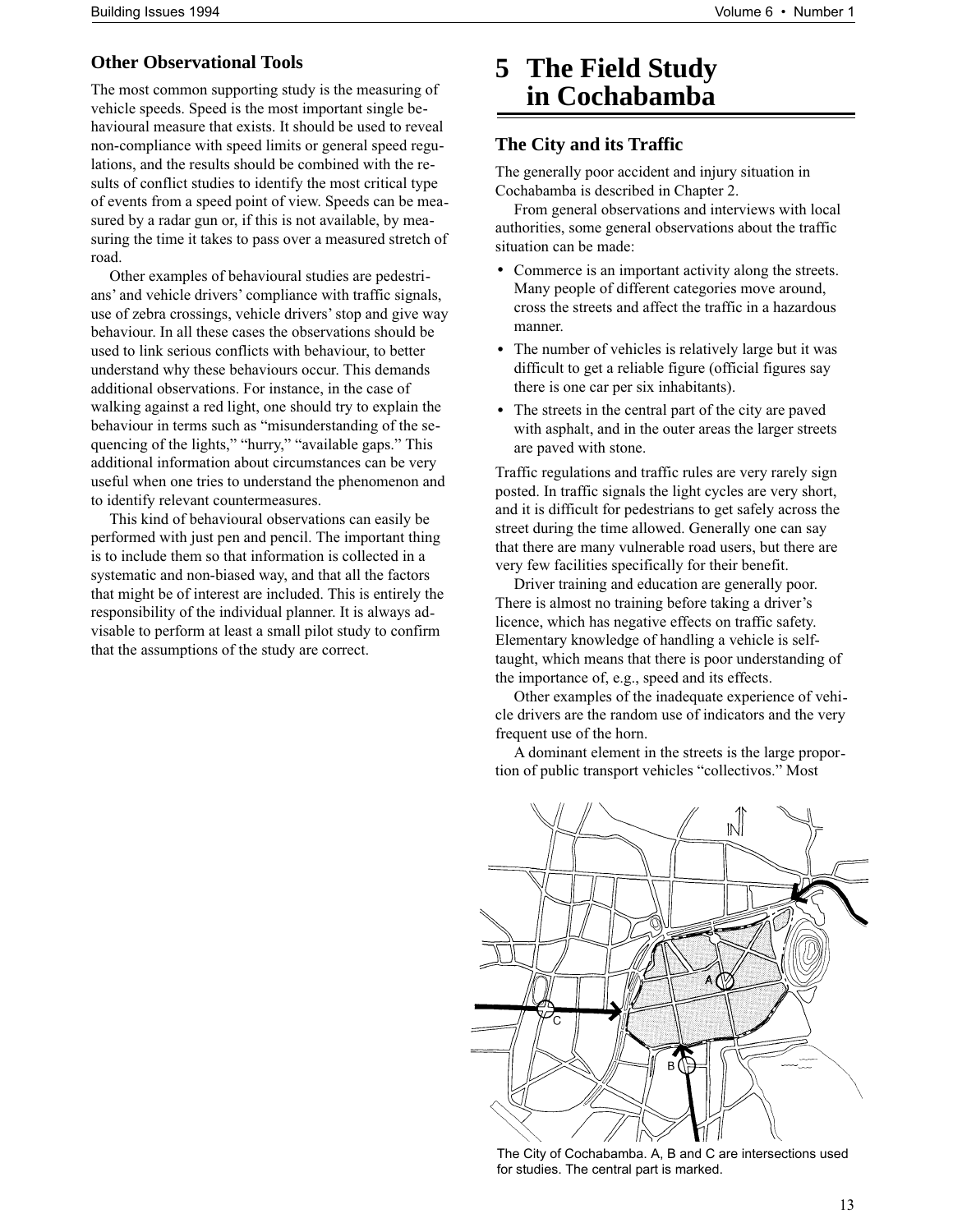common are the Japanese eight passenger vans, often carrying 15–20 passengers. They drive along fixed routes but stop anywhere to pick up or drop off passengers. Many taxis circulate, sounding their horns for attention, looking for customers.

### **Scope of the Study**

Eight observers were trained and tested. After the training, studies were carried out in three intersections, selected to represent three main problem areas. After half the observation time, the observers changed locations. The observations during the second half were carried out on the same week days as during the first half, thereby enabling a comparison of the scoring of different observers at the same locations "at the same time" (i.e. same week day and same time of the day). The scorings of the local observers were also compared with scorings made by Sverker Almqvist, who has 15 years of experience with conflict recording.

Based on the results, remedial measures were discussed with the local experts. We synthesized the discussions and made proposals for action. In this project we focused entirely on low-cost physical and regulatory measures that should be possible to implement.

## **The Training in Cochabamba**

Initially time was spent for familiarization with the local traffic situation in Cochabamba, with the guidance of local staff from the Mayor's Technical Office. Information was also given by city planners about traffic conditions in the city. Statistics were provided by both the Mayor's Office and the Traffic Police Department. A set of potentially useful intersections for training observers and for conflict studies was visited and documented.

The staff to be trained in the TCT consisted of eight persons, three from the Mayor's Technical Office, four from the traffic police and one from the national road administration. The training period was five week days, normal for the course. Introduction and the theory behind the technique started the indoor sessions. Video recorded conflict situations were used for basic training in detection of those events. A very important part of the training is to understand and describe the causes leading to the conflict.

Estimation of vehicle speeds was carried out with a radar gun as a control instrument.

Normally the observers can estimate the speed with +/–5 km/h after half an hour of training. This speed estimating exercise starts every outdoor session or when there is a change of location. Estimating distances is practised in the same way, but also with the participant measuring strategic distances in the actual intersection, e.g. lane width, distance between the pedestrian crossings, traffic islands. After these steps the outdoor sessions continue with conflict observation. Simultaneous video recordings of the outdoor sessions give feedback to the observers through analysis of the recordings.

The training activities took place at three different intersections with some small variations in their design.

## **Intersections Studied**



A Calle Colombia – Avenida Oquendo: Four-way intersection in the central part of the city, with one way traffic in both streets. (About 7500 vehicles/annualaverage-day in each street.) Parts of the faculties of the School of Medicine are located on either side of the intersection, leading to many pedestrian and bicycle/moped movements. The general impression is a large intersection area. The geometry of the junction is slightly asymmetric which obstructs the sight from one of the entrances. Because of this the rules of right of way are not obvious to the drivers.



- B Avenida Ayacucho Calle Tarata: Av. Ayacucho is one of the most heavily used streets in the city centre (about 12,000 vehicles/aad). This three-legged intersection is located just opposite to the new bus terminal. Calle Tarata (about 3000 veh/aad) connects the bus terminal with the important market area. There are great differences between the two streets, such as function, width, etc.
- C Avenida Blanco Galindo Avenida Melchor Perez de Holguin: Avenida Blanco Galindo is the main road (about 20,000 veh/aad) between the two cities Cochabamba and Quillacollo. The intersection is located approximately 1.5 kilometre from the bridge into the city area. The road is completely straight for several kilometres with two lanes in each direction. The road standard allows high speeds. Besides the paved lanes there is also paths for pedestrians and bicyclists.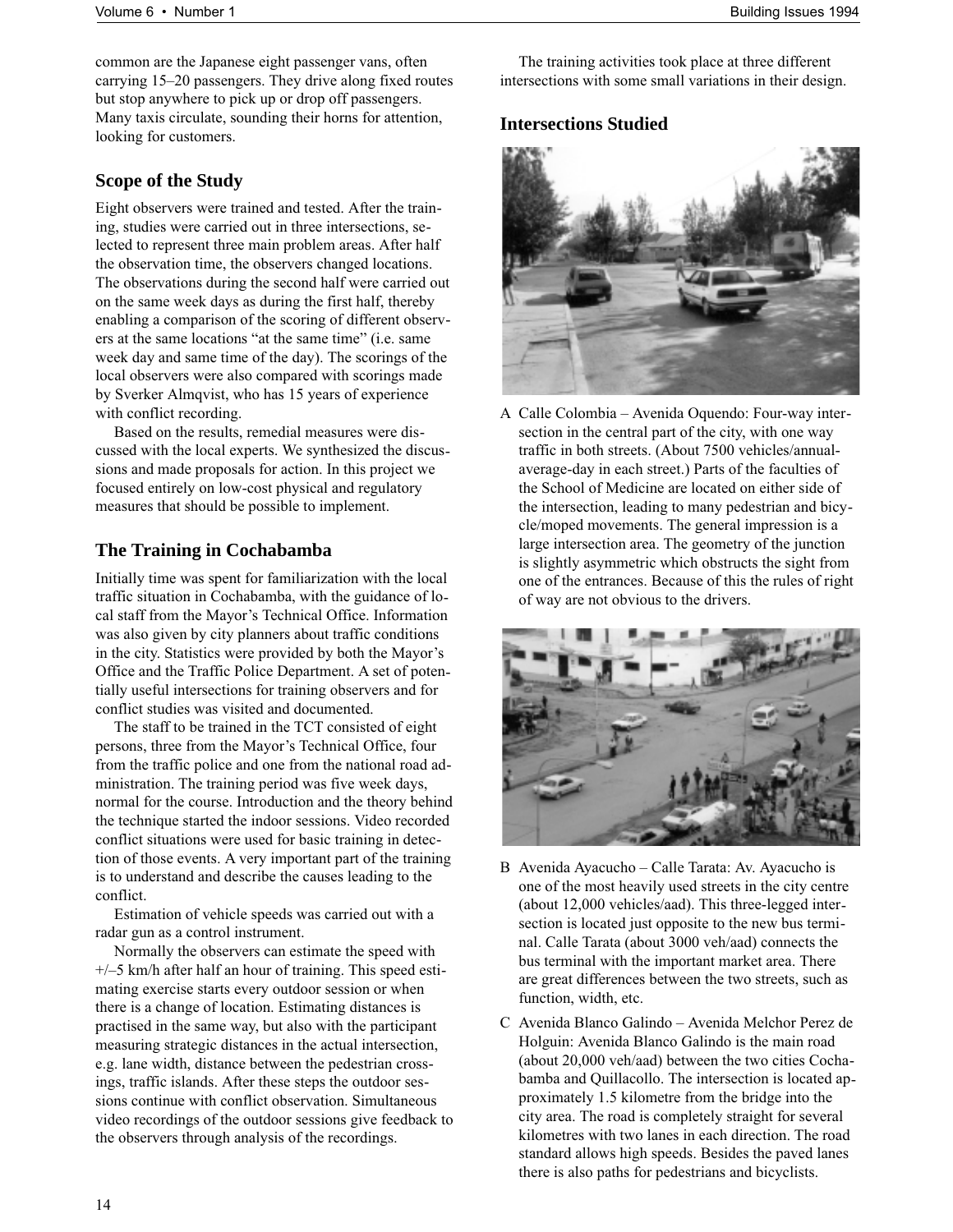

Many workshops and other activities are located along the road. The crossing road Av. Melchor Perez (approximately 3000 veh/aad) connects industrial zones with the main transportation roads, and carries a great number of heavy vehicles. In the future this street will become more important when the connection to the ring road is completed.

The conflict observers worked in teams of two. Each team spent two days in each intersection, in total 2 times 7.5 hours. The time periods for the observation included both the peak and off-peak hours: 7.30–9.00 (peak hour), 10.00–11.00, 11.30–12.30, 13.30–15.00 (peak hour), 15.00–16.30, 18.00–19.00 (peak hour).

### **Tests of Observer Reliability**

During the training period a large number of situations (80–90) were scored and discussed in the analysis sessions comparing manually recorded and video recorded conflicts. The training focused on the detection of serious conflicts and estimating the speeds and distances for the road users involved, but also allowed the observers to explain the possible reasons for the occurrence of the conflicts. A reliability test was conducted on the last day of the training period, and all eight observers passed. The reliability rate, i.e. the percentage of serious conflicts that were scored correctly, compared with all serious conflicts that should be scored, plus all the non-serious conflicts that were scored, was calculated at 80%.

The results from the regular conflict studies can also be used to indicate the reliability of the observers. As two teams made observations at the same site, on different occasions but at the same time of the day and with roughly the same duration, the results of the two teams can be compared. Table 3 gives these results. There is great similarity in the results of the two teams. In only 3 out of 9 cases do the teams show significant differences in scoring. Considering that there may have been significant differences in traffic (one day is not exactly like another day), and that the observers were newly trained, these results indicate that the observers were well on their way in learning to use the conflicts technique in a reliable way.

## **Safety Measures for Intersections**

#### **Results of the Conflict Studies**

The number of recorded serious conflicts in each intersection is presented in Table 3.

| Table 3      |              |                         |                       |          |
|--------------|--------------|-------------------------|-----------------------|----------|
| Intersection | Car –<br>Car | Car –<br><b>Bicycle</b> | $Car -$<br>Pedestrian | Total    |
|              |              |                         |                       |          |
| A            | 30           | 24                      | 12                    | 66       |
|              | $(15; 15)^1$ | (11; 13)                | (2; 10)               | (28; 38) |
| B            | 20           | 12                      | 16                    | 48       |
|              | (11; 9)      | (2; 10)                 | (7; 9)                | (20; 28) |
| C            | 25           | 4                       | 4                     | 33       |
|              | (12; 13)     | (2; 2)                  | (3; 1)                | (17:16)  |

*1 Figures in brackets denote the scorings of the two observer teams.*

The number of serious conflicts recorded during the two day's study indicates several safety problems. First, the number of conflicts is comparatively high, with 3.3 conflicts per hour on average. In a large Swedish study the overall average was 0.6 conflicts per hour. The two intersections in the central part of the city Calle Colombia/ Avenida Oquendo and Avenida Ayacucho/Calle Tarata very clearly demonstrate the risks for pedestrians and bicyclists in the city centre generally, and at these two intersections in particular.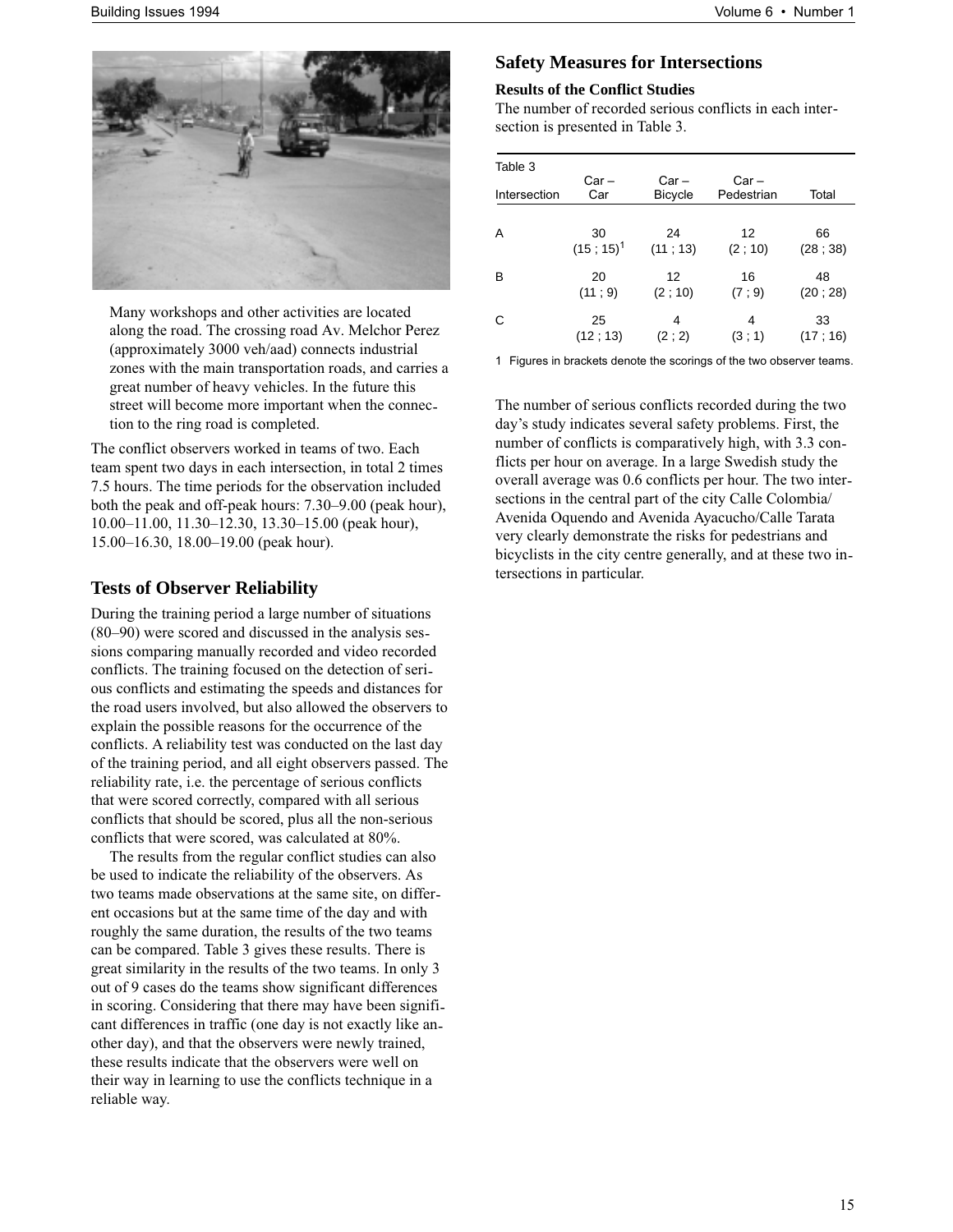## **Example A**

## *Identified Problems*

- The asymmetric design of the intersection obstructs vision from the entrance of Calle Colombia;
- Unclear priority rules between the two crossing streets;
- Large number of pedestrians, bicyclists and mopeds cross unregulated;
- Large undefined areas in the intersection;
- High vehicle speeds from the Oquendo entrance.

*Graphic representation of the number of traffic conflicts observed.*

Av. Oquendo  $\mathbb{N}$ םכ  $\Box$ Calle Colombia Car  $\overline{c}$ Bicycle/Moped pedestrian  $\overline{2}0 \text{ m}$ Oquendo  $\sqrt{2}$ 

**A Calle Colombia – Avenida Oquendo**

### *Proposals*

The study here indicated problems with large and undefined areas, unclear priority rules and unstructured pedestrian crossings. To improve safety in the intersection we will introduce

- 1 measures to reduce speed,
- 2 improved management of the road users' movements.

We suggest to using kerbstones and road surface markings to reduce the width of the two lanes in both directions. A further measure is to introduce a separate left turning lane from Calle Colombia. The street corners should be dimensioned with the radius as small as possible and with right angles. When this alteration is done, it is also easy to improve the symmetry and sight conditions.

Clear marked zebra crossings together with guardrails for directing the pedestrians to the pedestrian crossings.

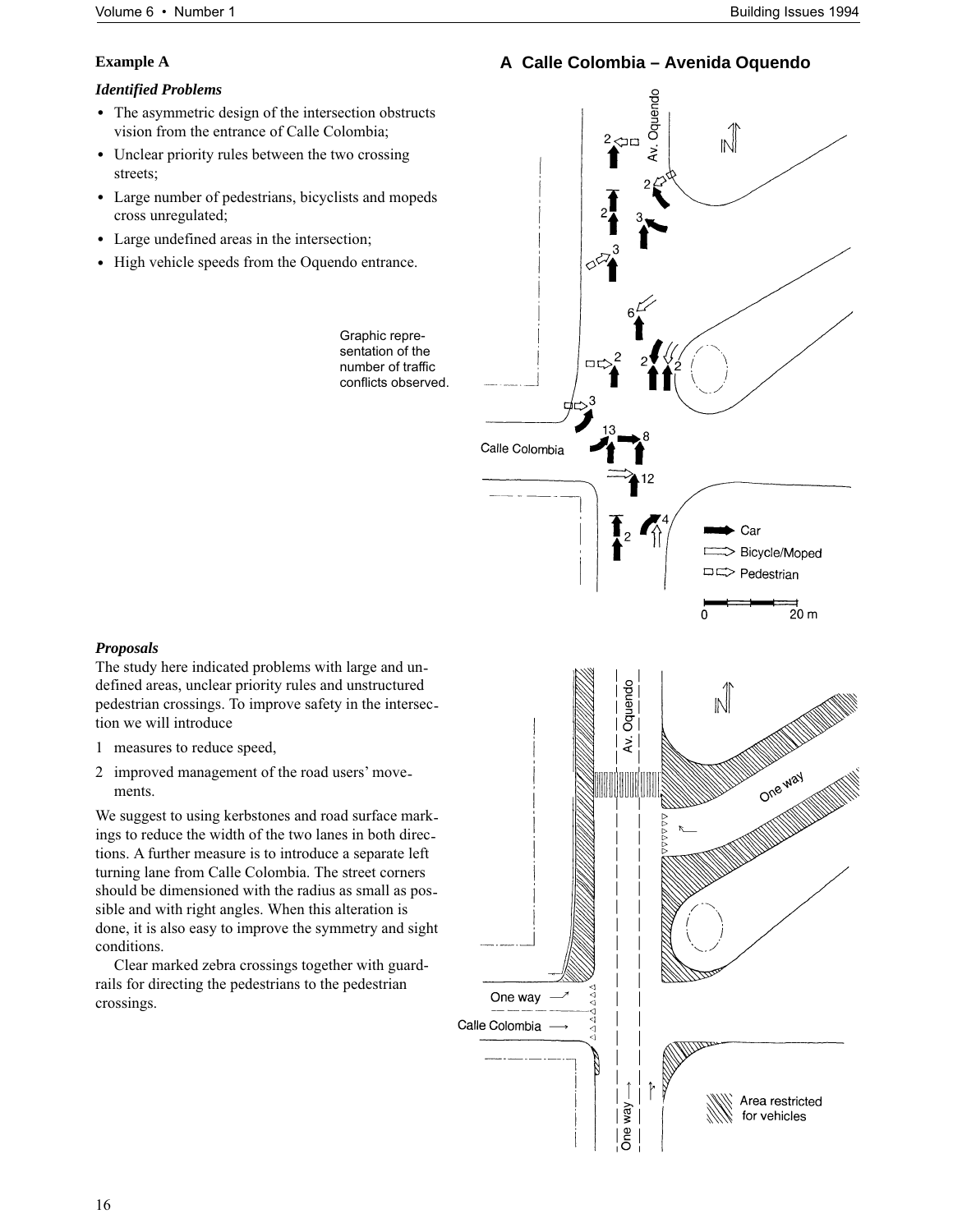## **Example B**

### *Identified Problems*

The following safety problems were identified by the conflict study:

- Many pedestrians cross the wide Avenida Ayacucho with heavy and fast traffic between the main attractions, the bus terminal and the market area;
- Taxis and other vehicles stop unregulated outside the bus terminal entrance;
- High speed on the main street Avenida Ayacucho;
- Left turning cars from Avenida Ayacucho have difficulty in finding adequate time gaps for safe left turns;
- There are a large number of bicyclists at this point, as well as left turning cars.





At this spot, just outside one of the pedestrian entrances to the bus-terminal, there are many people passing and crossing the busy street with fast traffic. It is essential to simplify crossing the street, which can be done by extending the central traffic island and adding a clearly marked crosswalk.

One important measure is to organize the taxi stop area so that passengers can start and finish their journey without standing in the street. This can be solved with extra traffic islands in the very wide south bound lane.

The other main measure to increase safety in this intersection is to stop cars from turning left from Avenida Ayacucho to Calle Tarata. This will increase the distance for those who stop outside the terminal and want to return in the direction they came from, since they have to continue to the next roundabout intersection some hundred meters further south.

It could be discussed whether the vehicle exit from the terminal should have traffic lights. This should make the main terminal entrance more attractive and increase traffic safety at the exit to Avenida Ayacucho.

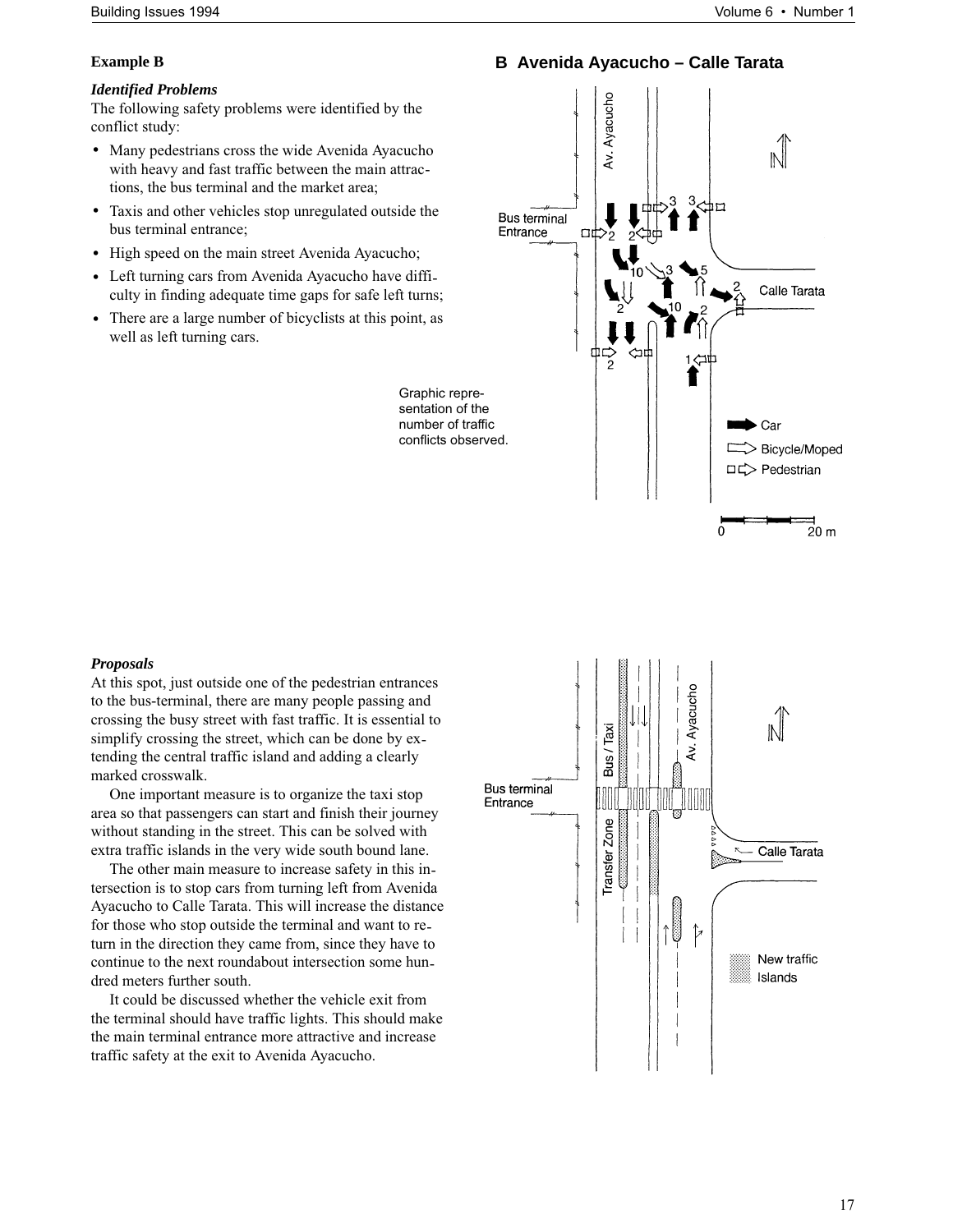## **C Avenida Blanco Galindo – Avenida Melchor Perez de Holguin**

## **Example C**

## *Identified Problems*

The following safety problems were identified by the conflict study:

- High vehicle speeds and variations in speed on Blanco Galindo;
- The width of the intersection can create difficulties for crossing road users;
- Cars turning to and from Blanco Galindo;
- The mix of road users on the street;
- The low section on the side road makes it difficult for heavy transport vehicles to enter Blanco Galindo.

*Graphic representation of the number of traffic conflicts observed.*



### *Proposals*

Conflicts between vehicles turning on and off the main road and the traffic continuing straight are the most frequent problem at this site. As the intersection is an important point for transportation of both goods and people, there is a problematic mix of road users.

We suggest therefore to introduce a roundabout with two marked lanes in each direction. The diameter of the inner circle should be designed so that speeds will be distinctly reduced. Attractive and safe facilities should be introduced for crossing pedestrians and bicyclists.

Supporting measures to be discussed are attractive bus and taxi stops, zebra crossings and perhaps a local lane for the different activities along the road.

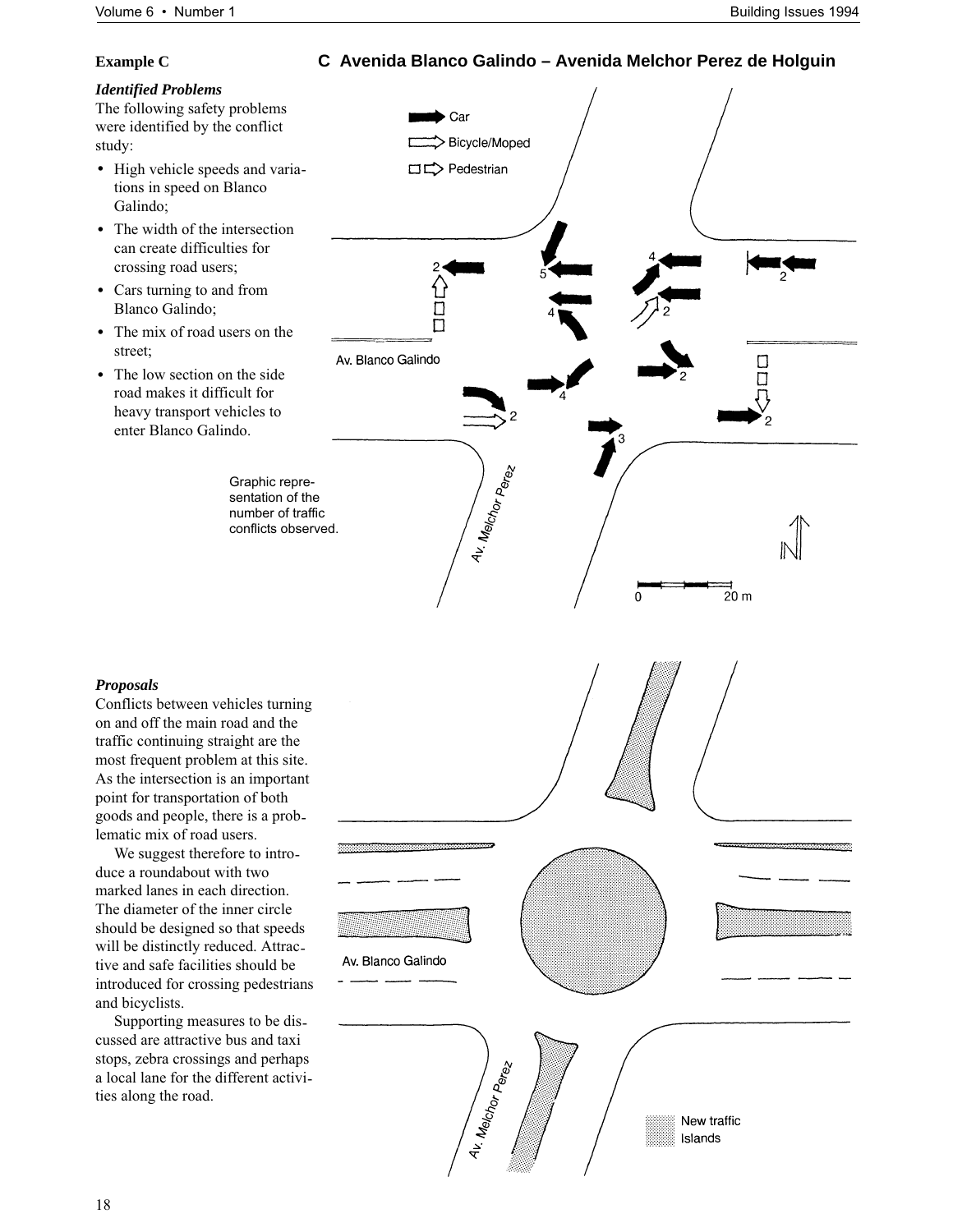## **Conflict Recording Sheet**

|                                                                                                       |                                      |                                    | Observer:                       | Date:      | Number:                                                                  | Time:  |  |  |
|-------------------------------------------------------------------------------------------------------|--------------------------------------|------------------------------------|---------------------------------|------------|--------------------------------------------------------------------------|--------|--|--|
| City:                                                                                                 |                                      |                                    |                                 |            |                                                                          |        |  |  |
| Intersection:<br>Weather: Sunny $\Box$ Cloudy $\Box$<br>Surface:<br>Time<br>interval                  | Dry $\Box$<br>Wet                    |                                    | Rain $\Box$                     |            |                                                                          | North? |  |  |
|                                                                                                       | Road-user<br>L                       | Road-user<br>$\mathbf{H}$          | Secondary<br>involved           |            | Sketch including the position of the<br>road-users involved              |        |  |  |
| Private car<br><b>Bicycle</b><br>Pedestrian<br>Other                                                  |                                      |                                    |                                 | position   | Please mark your own position with<br>If video is in use mark the camera |        |  |  |
| Sex (ped.)<br>Age (ped.)                                                                              | $M\Box$<br>$F\Box$<br>years          | $M \Box$<br>$F\Box$<br>_years      | $M \Box$<br>$F$ $\Box$<br>years |            |                                                                          |        |  |  |
| Speed<br>Distance to<br>coll. point                                                                   | kmph<br>mtrs                         | kmph<br>mtrs                       | kmph                            |            |                                                                          |        |  |  |
| TA value<br>Avoiding action<br><b>Braking</b><br>Swerving                                             | sec                                  | sec<br>$\mathcal{L}_{\mathcal{A}}$ |                                 |            |                                                                          |        |  |  |
| Acceleration<br>Possibility<br>to swerve                                                              | yes $\square$<br>$\mathsf{no}\,\Box$ | yes<br>$\mathsf{no}$ $\Box$        |                                 |            |                                                                          |        |  |  |
| Other systematical information<br>speeding<br>visual hindrance<br>Description of the causes of event: | EXAMPLES                             | yes<br>no                          |                                 |            |                                                                          |        |  |  |
|                                                                                                       | Continued on the other side          |                                    |                                 | Pedestrian | Private Car, Lorry, Bus<br>Bicycle, Motorbicyle                          |        |  |  |